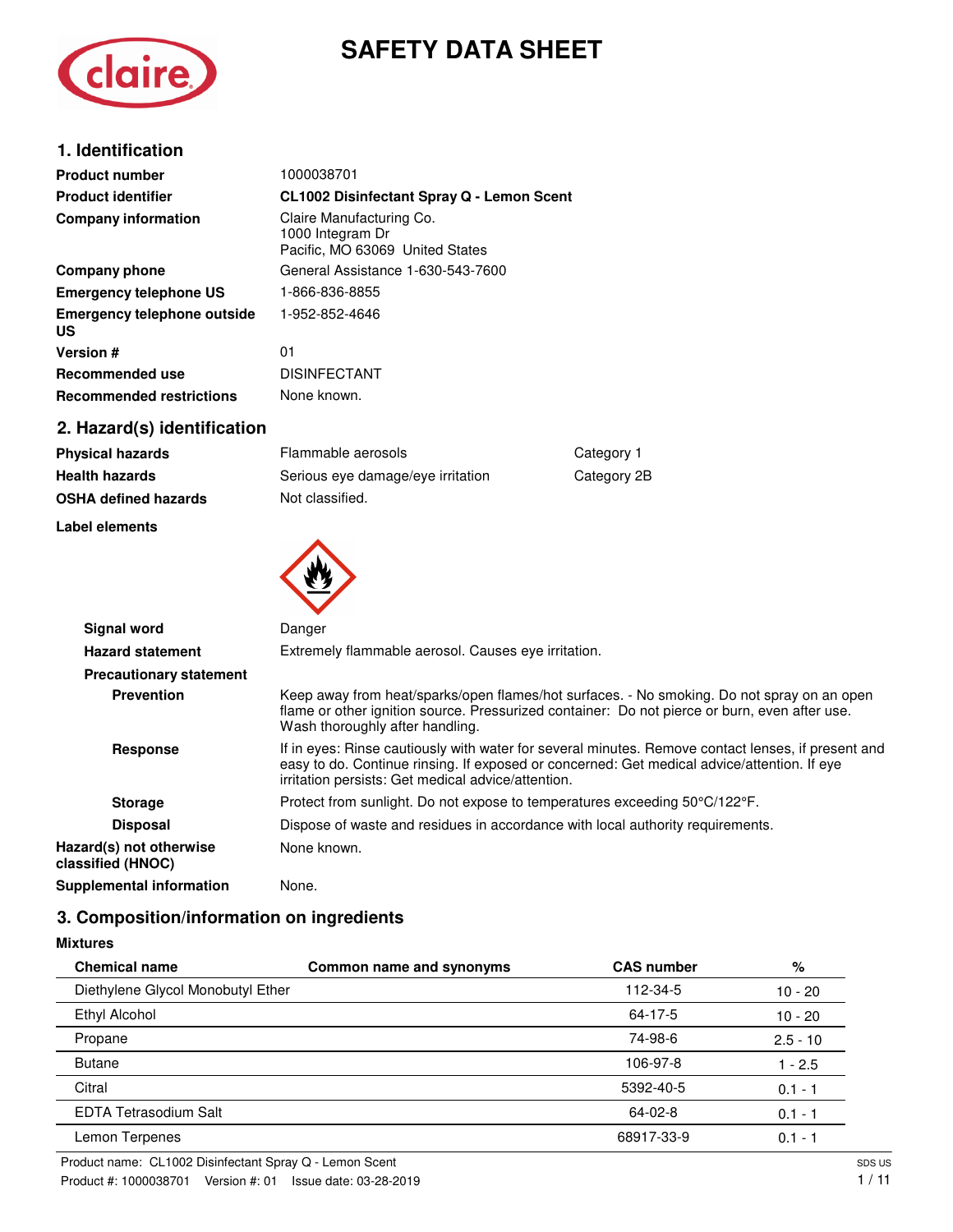| <b>Chemical name</b>                               | Common name and synonyms | <b>CAS number</b> | %        |
|----------------------------------------------------|--------------------------|-------------------|----------|
| N-Alkyl-N,N-Dimethyl-N-Benzylam<br>monium Chloride |                          | 68391-01-5        | $01 - 1$ |
| Other components below reportable levels           |                          | $60 - 80$         |          |

\*Designates that a specific chemical identity and/or percentage of composition has been withheld as a trade secret.

| 4. First-aid measures                                                        |                                                                                                                                                                                                                                                                                  |
|------------------------------------------------------------------------------|----------------------------------------------------------------------------------------------------------------------------------------------------------------------------------------------------------------------------------------------------------------------------------|
| <b>Inhalation</b>                                                            | Move to fresh air. Call a physician if symptoms develop or persist.                                                                                                                                                                                                              |
| <b>Skin contact</b>                                                          | Wash off with soap and water. Get medical attention if irritation develops and persists.                                                                                                                                                                                         |
| Eye contact                                                                  | Immediately flush eyes with plenty of water for at least 15 minutes. Remove contact lenses, if<br>present and easy to do. Continue rinsing. If eye irritation persists: Get medical advice/attention.                                                                            |
| Ingestion                                                                    | In the unlikely event of swallowing contact a physician or poison control center. Rinse mouth.                                                                                                                                                                                   |
| <b>Most important</b><br>symptoms/effects, acute and<br>delayed              | Irritation of eyes. Exposed individuals may experience eye tearing, redness, and discomfort.                                                                                                                                                                                     |
| Indication of immediate<br>medical attention and special<br>treatment needed | Provide general supportive measures and treat symptomatically. Keep victim under observation.<br>Symptoms may be delayed.                                                                                                                                                        |
| <b>General information</b>                                                   | Ensure that medical personnel are aware of the material(s) involved, and take precautions to<br>protect themselves.                                                                                                                                                              |
| 5. Fire-fighting measures                                                    |                                                                                                                                                                                                                                                                                  |
| Suitable extinguishing media                                                 | Alcohol resistant foam. Powder. Carbon dioxide (CO2).                                                                                                                                                                                                                            |
| Unsuitable extinguishing<br>media                                            | Do not use water jet as an extinguisher, as this will spread the fire.                                                                                                                                                                                                           |
| Specific hazards arising from<br>the chemical                                | Contents under pressure. Pressurized container may explode when exposed to heat or flame.<br>During fire, gases hazardous to health may be formed.                                                                                                                               |
| Special protective equipment<br>and precautions for firefighters             | Firefighters must use standard protective equipment including flame retardant coat, helmet with<br>face shield, gloves, rubber boots, and in enclosed spaces, SCBA.                                                                                                              |
| <b>Fire fighting</b><br>equipment/instructions                               | Move containers from fire area if you can do so without risk. Containers should be cooled with<br>water to prevent vapor pressure build up. For massive fire in cargo area, use unmanned hose<br>holder or monitor nozzles, if possible. If not, withdraw and let fire burn out. |
| <b>Specific methods</b>                                                      | Use standard firefighting procedures and consider the hazards of other involved materials. Move<br>containers from fire area if you can do so without risk. In the event of fire and/or explosion do not<br>breathe fumes.                                                       |
| <b>General fire hazards</b>                                                  | Extremely flammable aerosol.                                                                                                                                                                                                                                                     |

## **6. Accidental release measures**

 $\overline{\phantom{0}}$ 

| Personal precautions,<br>protective equipment and<br>emergency procedures | Keep unnecessary personnel away. Keep people away from and upwind of spill/leak. Wear<br>appropriate protective equipment and clothing during clean-up. Do not touch damaged containers<br>or spilled material unless wearing appropriate protective clothing. Ventilate closed spaces before<br>entering them. Local authorities should be advised if significant spillages cannot be contained. For<br>personal protection, see section 8 of the SDS.                                                                                                                                                                                       |
|---------------------------------------------------------------------------|-----------------------------------------------------------------------------------------------------------------------------------------------------------------------------------------------------------------------------------------------------------------------------------------------------------------------------------------------------------------------------------------------------------------------------------------------------------------------------------------------------------------------------------------------------------------------------------------------------------------------------------------------|
| Methods and materials for<br>containment and cleaning up                  | Refer to attached safety data sheets and/or instructions for use. Stop leak if you can do so without<br>risk. Move the cylinder to a safe and open area if the leak is irreparable. Use water spray to reduce<br>vapors or divert vapor cloud drift. Isolate area until gas has dispersed. Eliminate all ignition<br>sources (no smoking, flares, sparks, or flames in immediate area). Keep combustibles (wood,<br>paper, oil, etc.) away from spilled material. Cover with plastic sheet to prevent spreading. Absorb<br>in vermiculite, dry sand or earth and place into containers. Following product recovery, flush area<br>with water. |
| <b>Environmental precautions</b>                                          | Small Spills: Wipe up with absorbent material (e.g. cloth, fleece). Clean surface thoroughly to<br>remove residual contamination. For waste disposal, see section 13 of the SDS.<br>Avoid discharge into drains, water courses or onto the ground.                                                                                                                                                                                                                                                                                                                                                                                            |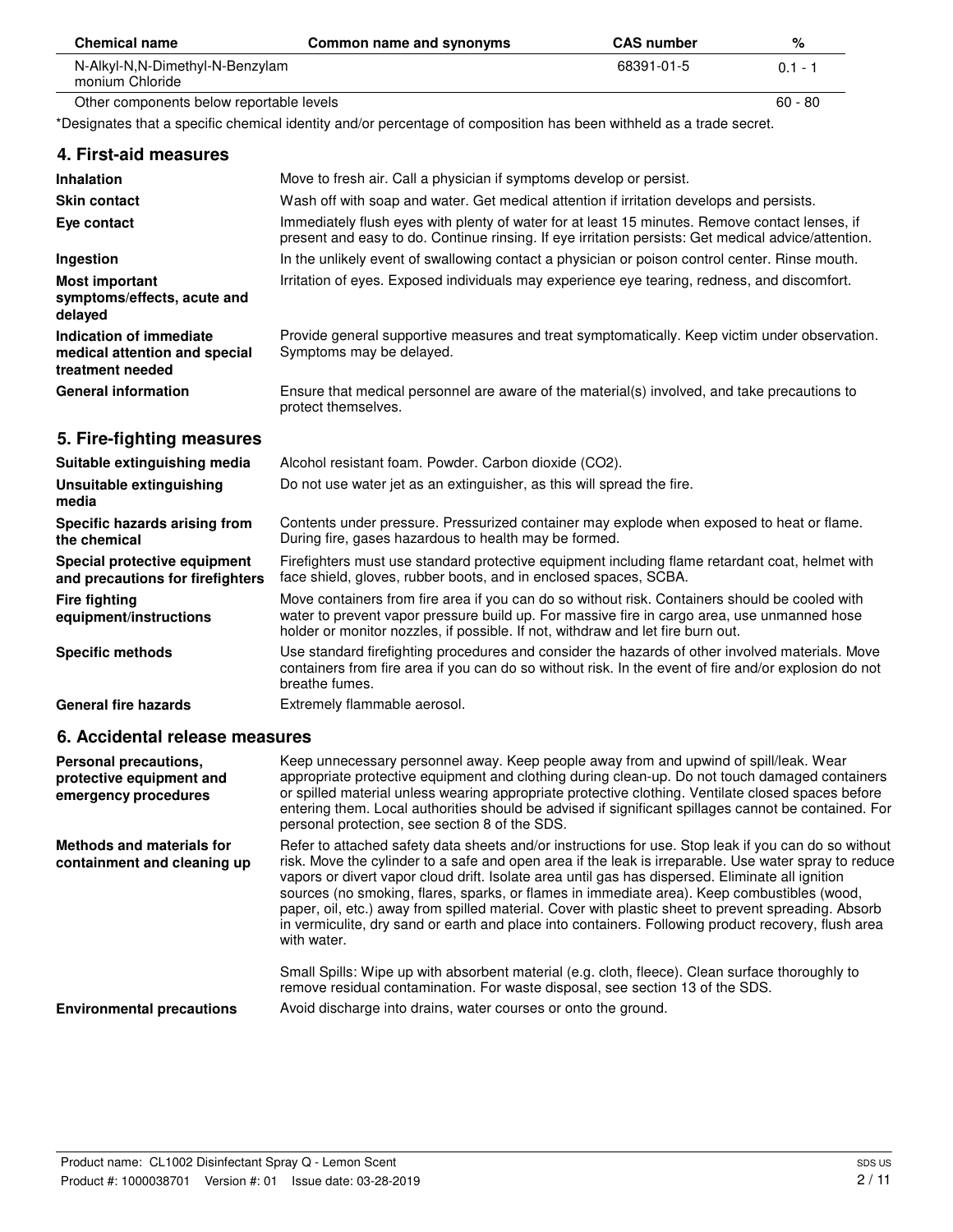# **7. Handling and storage**

| Precautions for safe handling                                   | Pressurized container: Do not pierce or burn, even after use. Do not use if spray button is missing<br>or defective. Do not spray on a naked flame or any other incandescent material. Do not smoke<br>while using or until sprayed surface is thoroughly dry. Do not cut, weld, solder, drill, grind, or<br>expose containers to heat, flame, sparks, or other sources of ignition. All equipment used when<br>handling the product must be grounded. Do not re-use empty containers. Avoid contact with eyes.<br>Use only in well-ventilated areas. Wear appropriate personal protective equipment. Observe good<br>industrial hygiene practices. |
|-----------------------------------------------------------------|-----------------------------------------------------------------------------------------------------------------------------------------------------------------------------------------------------------------------------------------------------------------------------------------------------------------------------------------------------------------------------------------------------------------------------------------------------------------------------------------------------------------------------------------------------------------------------------------------------------------------------------------------------|
| Conditions for safe storage,<br>including any incompatibilities | Level 1 Aerosol.                                                                                                                                                                                                                                                                                                                                                                                                                                                                                                                                                                                                                                    |
|                                                                 | Pressurized container. Protect from sunlight and do not expose to temperatures exceeding<br>50°C/122 °F. Do not puncture, incinerate or crush. Do not handle or store near an open flame,<br>heat or other sources of ignition. This material can accumulate static charge which may cause                                                                                                                                                                                                                                                                                                                                                          |

spark and become an ignition source. Store away from incompatible materials (see Section 10 of

**8. Exposure controls/personal protection**

### **Occupational exposure limits**

**US. OSHA Table Z-1 Limits for Air Contaminants (29 CFR 1910.1000)**

the SDS).

| <b>Components</b>                                       | <b>Type</b>                                                                                                                                                                                                                                                                                                                                                                                                                        | Value                             |                                  |
|---------------------------------------------------------|------------------------------------------------------------------------------------------------------------------------------------------------------------------------------------------------------------------------------------------------------------------------------------------------------------------------------------------------------------------------------------------------------------------------------------|-----------------------------------|----------------------------------|
| Ethyl Alcohol (CAS 64-17-5)                             | PEL                                                                                                                                                                                                                                                                                                                                                                                                                                | 1900 mg/m $3$                     |                                  |
|                                                         |                                                                                                                                                                                                                                                                                                                                                                                                                                    | 1000 ppm                          |                                  |
| Propane (CAS 74-98-6)                                   | <b>PEL</b>                                                                                                                                                                                                                                                                                                                                                                                                                         | 1800 mg/m3                        |                                  |
|                                                         |                                                                                                                                                                                                                                                                                                                                                                                                                                    | 1000 ppm                          |                                  |
| <b>US. ACGIH Threshold Limit Values</b>                 |                                                                                                                                                                                                                                                                                                                                                                                                                                    |                                   |                                  |
| <b>Components</b>                                       | <b>Type</b>                                                                                                                                                                                                                                                                                                                                                                                                                        | Value                             | Form                             |
| Butane (CAS 106-97-8)                                   | STEL                                                                                                                                                                                                                                                                                                                                                                                                                               | 1000 ppm                          |                                  |
| Citral (CAS 5392-40-5)                                  | <b>TWA</b>                                                                                                                                                                                                                                                                                                                                                                                                                         | 5 ppm                             | Inhalable fraction and<br>vapor. |
| Diethylene Glycol<br>Monobutyl Ether (CAS<br>$112-34-5$ | <b>TWA</b>                                                                                                                                                                                                                                                                                                                                                                                                                         | 10 ppm                            | Inhalable fraction and<br>vapor. |
| Ethyl Alcohol (CAS 64-17-5)                             | <b>STEL</b>                                                                                                                                                                                                                                                                                                                                                                                                                        | $1000$ ppm                        |                                  |
| US. NIOSH: Pocket Guide to Chemical Hazards             |                                                                                                                                                                                                                                                                                                                                                                                                                                    |                                   |                                  |
| <b>Components</b>                                       | Type                                                                                                                                                                                                                                                                                                                                                                                                                               | Value                             |                                  |
| Butane (CAS 106-97-8)                                   | <b>TWA</b>                                                                                                                                                                                                                                                                                                                                                                                                                         | 1900 mg/m3                        |                                  |
|                                                         |                                                                                                                                                                                                                                                                                                                                                                                                                                    | 800 ppm                           |                                  |
| Ethyl Alcohol (CAS 64-17-5)                             | <b>TWA</b>                                                                                                                                                                                                                                                                                                                                                                                                                         | 1900 mg/m3                        |                                  |
|                                                         |                                                                                                                                                                                                                                                                                                                                                                                                                                    | 1000 ppm                          |                                  |
| Propane (CAS 74-98-6)                                   | <b>TWA</b>                                                                                                                                                                                                                                                                                                                                                                                                                         | 1800 mg/m3                        |                                  |
|                                                         |                                                                                                                                                                                                                                                                                                                                                                                                                                    | 1000 ppm                          |                                  |
| <b>Biological limit values</b>                          | No biological exposure limits noted for the ingredient(s).                                                                                                                                                                                                                                                                                                                                                                         |                                   |                                  |
| <b>Exposure guidelines</b>                              |                                                                                                                                                                                                                                                                                                                                                                                                                                    |                                   |                                  |
| US ACGIH Threshold Limit Values: Skin designation       |                                                                                                                                                                                                                                                                                                                                                                                                                                    |                                   |                                  |
| Citral (CAS 5392-40-5)                                  |                                                                                                                                                                                                                                                                                                                                                                                                                                    | Can be absorbed through the skin. |                                  |
| Appropriate engineering<br>controls                     | Good general ventilation (typically 10 air changes per hour) should be used. Ventilation rates<br>should be matched to conditions. If applicable, use process enclosures, local exhaust ventilation,<br>or other engineering controls to maintain airborne levels below recommended exposure limits. If<br>exposure limits have not been established, maintain airborne levels to an acceptable level. Provide<br>eyewash station. |                                   |                                  |
|                                                         | Individual protection measures, such as personal protective equipment                                                                                                                                                                                                                                                                                                                                                              |                                   |                                  |
| Eye/face protection                                     | Wear safety glasses with side shields (or goggles).                                                                                                                                                                                                                                                                                                                                                                                |                                   |                                  |
| <b>Skin protection</b><br><b>Hand protection</b>        | Wear appropriate chemical resistant gloves. Suitable gloves can be recommended by the glove<br>supplier.                                                                                                                                                                                                                                                                                                                           |                                   |                                  |
| Other                                                   | Wear suitable protective clothing.                                                                                                                                                                                                                                                                                                                                                                                                 |                                   |                                  |
| <b>Respiratory protection</b>                           | If permissible levels are exceeded use NIOSH mechanical filter / organic vapor cartridge or an<br>air-supplied respirator.                                                                                                                                                                                                                                                                                                         |                                   |                                  |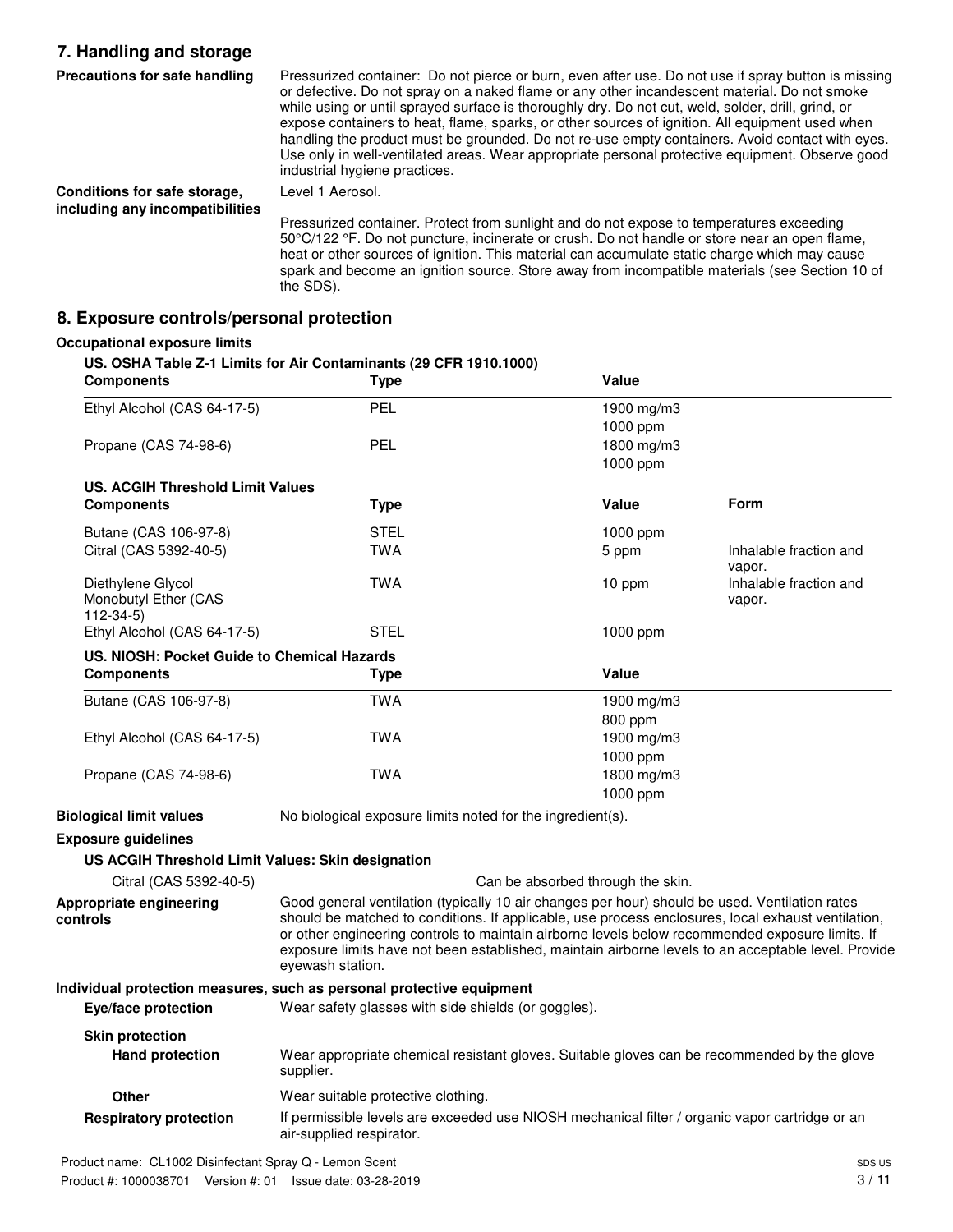| <b>Thermal hazards</b>                   | Wear appropriate thermal protective clothing, when necessary.                                                                                                                                                                                        |
|------------------------------------------|------------------------------------------------------------------------------------------------------------------------------------------------------------------------------------------------------------------------------------------------------|
| <b>General hygiene</b><br>considerations | When using do not smoke. Always observe good personal hygiene measures, such as washing<br>after handling the material and before eating, drinking, and/or smoking. Routinely wash work<br>clothing and protective equipment to remove contaminants. |

# **9. Physical and chemical properties**

| Appearance                                        |                                                                                               |
|---------------------------------------------------|-----------------------------------------------------------------------------------------------|
| <b>Physical state</b>                             | Gas.                                                                                          |
| <b>Form</b>                                       | Aerosol.                                                                                      |
| <b>Color</b>                                      | Light yellow.                                                                                 |
| Odor                                              | Citrus                                                                                        |
| <b>Odor threshold</b>                             | Not available.                                                                                |
| pH                                                | 10                                                                                            |
| Melting point/freezing point                      | Not available.                                                                                |
| Initial boiling point and boiling<br>range        | 212 °F (100 °C) estimated                                                                     |
| <b>Flash point</b>                                | -156.0 °F (-104.4 °C) PROPELLANT estimated                                                    |
| <b>Evaporation rate</b>                           | Not available.                                                                                |
| Flammability (solid, gas)                         | Not available.                                                                                |
| Upper/lower flammability or explosive limits      |                                                                                               |
| <b>Flammability limit - lower</b><br>(%)          | 3 % estimated                                                                                 |
| <b>Flammability limit - upper</b><br>(%)          | 23.8 % estimated                                                                              |
| Explosive limit - lower (%)                       | Not available.                                                                                |
| Explosive limit - upper (%)                       | Not available.                                                                                |
| Vapor pressure                                    | 75 psig @70F estimated                                                                        |
| <b>Vapor density</b>                              | Not available.                                                                                |
| <b>Relative density</b>                           | Not available.                                                                                |
| Solubility(ies)                                   |                                                                                               |
| Solubility (water)                                | Not available.                                                                                |
| <b>Partition coefficient</b><br>(n-octanol/water) | Not available.                                                                                |
| <b>Auto-ignition temperature</b>                  | Not available.                                                                                |
| <b>Decomposition temperature</b>                  | Not available.                                                                                |
| <b>Viscosity</b>                                  | 3.44 cSt @20C                                                                                 |
| <b>Other information</b>                          |                                                                                               |
| <b>Density</b>                                    | 0.98 g/cm3 estimated                                                                          |
| <b>Explosive properties</b>                       | Not explosive.                                                                                |
| <b>Flame extension</b>                            | 0 in estimated                                                                                |
| <b>Heat of combustion (NFPA</b><br>30B)           | 10.82 kJ/g estimated                                                                          |
| <b>Oxidizing properties</b>                       | Not oxidizing.                                                                                |
| <b>Percent volatile</b>                           | 90.9 % estimated                                                                              |
| <b>Specific gravity</b>                           | 0.976 estimated                                                                               |
| 10. Stability and reactivity                      |                                                                                               |
| Reactivity                                        | The product is stable and non-reactive under normal conditions of use, storage and transport. |
| <b>Chemical stability</b>                         | Material is stable under normal conditions.                                                   |
| <b>Possibility of hazardous</b><br>reactions      | Hazardous polymerization does not occur.                                                      |

**Conditions to avoid** Avoid temperatures exceeding the flash point. Contact with incompatible materials.

**Incompatible materials** Strong oxidizing agents.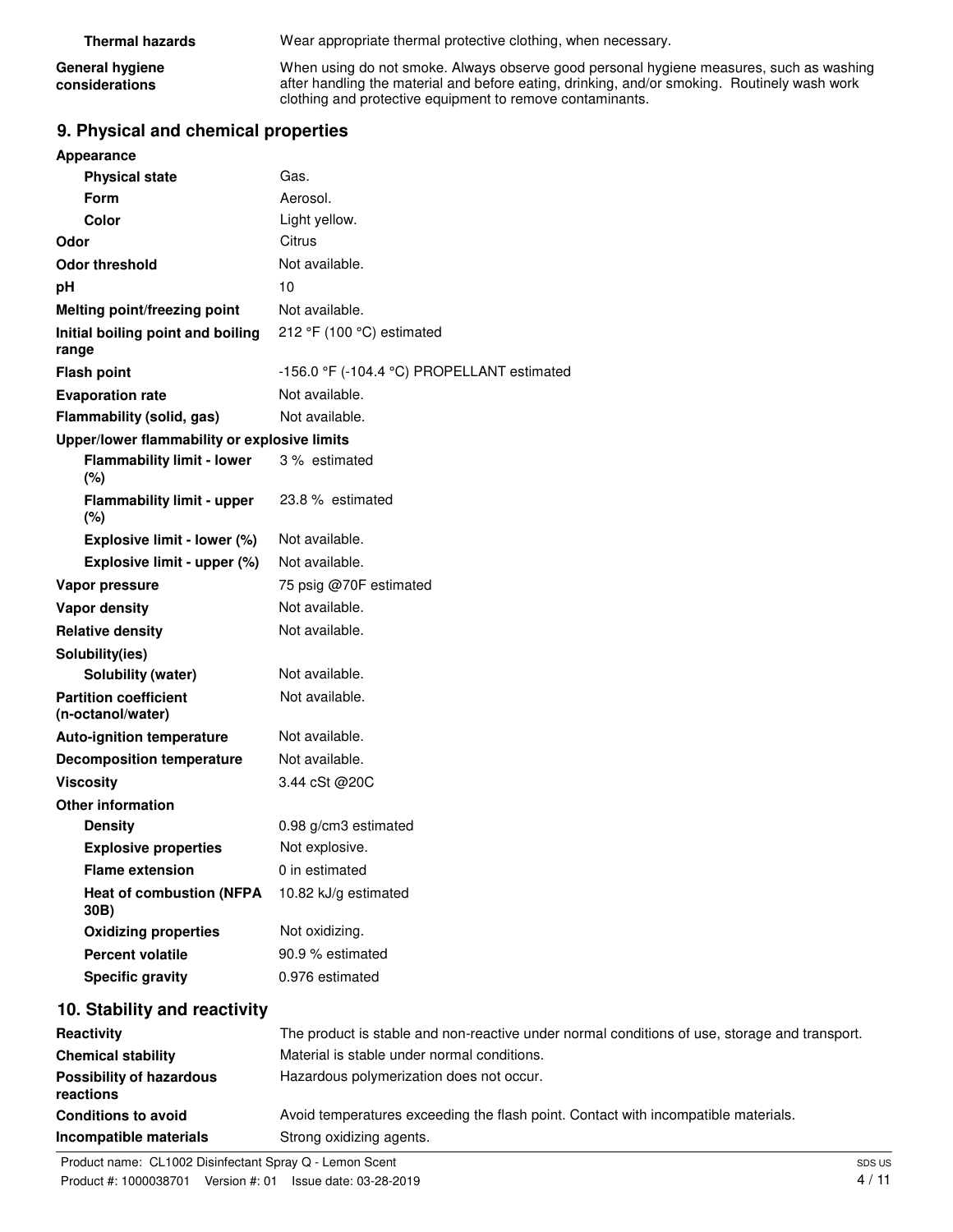# **11. Toxicological information**

#### **Information on likely routes of exposure**

| <b>Inhalation</b>                                                                  | No adverse effects due to inhalation are expected.                                           |
|------------------------------------------------------------------------------------|----------------------------------------------------------------------------------------------|
| <b>Skin contact</b>                                                                | No adverse effects due to skin contact are expected.                                         |
| Eye contact                                                                        | Causes eve irritation.                                                                       |
| Ingestion                                                                          | Expected to be a low ingestion hazard.                                                       |
| Symptoms related to the<br>physical, chemical and<br>toxicological characteristics | Irritation of eyes. Exposed individuals may experience eye tearing, redness, and discomfort. |

### **Information on toxicological effects**

### **Acute toxicity**

| <b>Product</b>        |                                                  | <b>Species</b> | <b>Test Results</b>    |  |
|-----------------------|--------------------------------------------------|----------------|------------------------|--|
|                       | CL1002 Disinfectant Spray Q - Lemon Scent        |                |                        |  |
|                       | <b>Acute</b>                                     |                |                        |  |
|                       | <b>Dermal</b>                                    |                |                        |  |
|                       | Liquid                                           |                |                        |  |
|                       | LC50                                             | Rat            | > 5050 mg/kg           |  |
|                       | Inhalation                                       |                |                        |  |
|                       | Aerosol                                          |                |                        |  |
|                       | <b>LC50</b>                                      | Rat            | $> 2.22$ mg/l, 4 h     |  |
|                       | Oral                                             |                |                        |  |
|                       | Liquid                                           |                |                        |  |
|                       | LD50                                             | Rat            | > 5000 mg/kg           |  |
| <b>Components</b>     |                                                  | <b>Species</b> | <b>Test Results</b>    |  |
| Butane (CAS 106-97-8) |                                                  |                |                        |  |
|                       | <b>Acute</b>                                     |                |                        |  |
|                       | Inhalation<br><b>LC50</b>                        | Mouse          | 1237 mg/l, 120 Minutes |  |
|                       |                                                  |                |                        |  |
|                       |                                                  |                | 52 %, 120 Minutes      |  |
|                       |                                                  | Rat            | 1355 mg/l              |  |
|                       | Citral (CAS 5392-40-5)                           |                |                        |  |
|                       | <b>Acute</b>                                     |                |                        |  |
|                       | <b>Dermal</b>                                    |                |                        |  |
|                       | LD50                                             | Rabbit         | 2250 mg/kg             |  |
|                       |                                                  | Rat            | > 2000 mg/kg, 24 Hours |  |
|                       | Oral                                             |                |                        |  |
|                       | LD50                                             | Mouse          | 1424 mg/kg             |  |
|                       |                                                  | Rat            | 4895 mg/kg             |  |
|                       | Diethylene Glycol Monobutyl Ether (CAS 112-34-5) |                |                        |  |
|                       | <b>Acute</b>                                     |                |                        |  |
|                       | <b>Dermal</b>                                    |                |                        |  |
|                       | LD50                                             | Rabbit         | 2764 mg/kg, 24 Hours   |  |
|                       |                                                  | Rat            | 2021 mg/kg             |  |
|                       | Inhalation                                       |                |                        |  |
|                       | LC50                                             | Rat            | 74 mg/l/4h             |  |
|                       | Oral                                             |                |                        |  |
|                       | LD100                                            | Rabbit         | 4000 mg/kg             |  |
|                       | LD50                                             | Guinea pig     | 2000 mg/kg             |  |
|                       |                                                  |                |                        |  |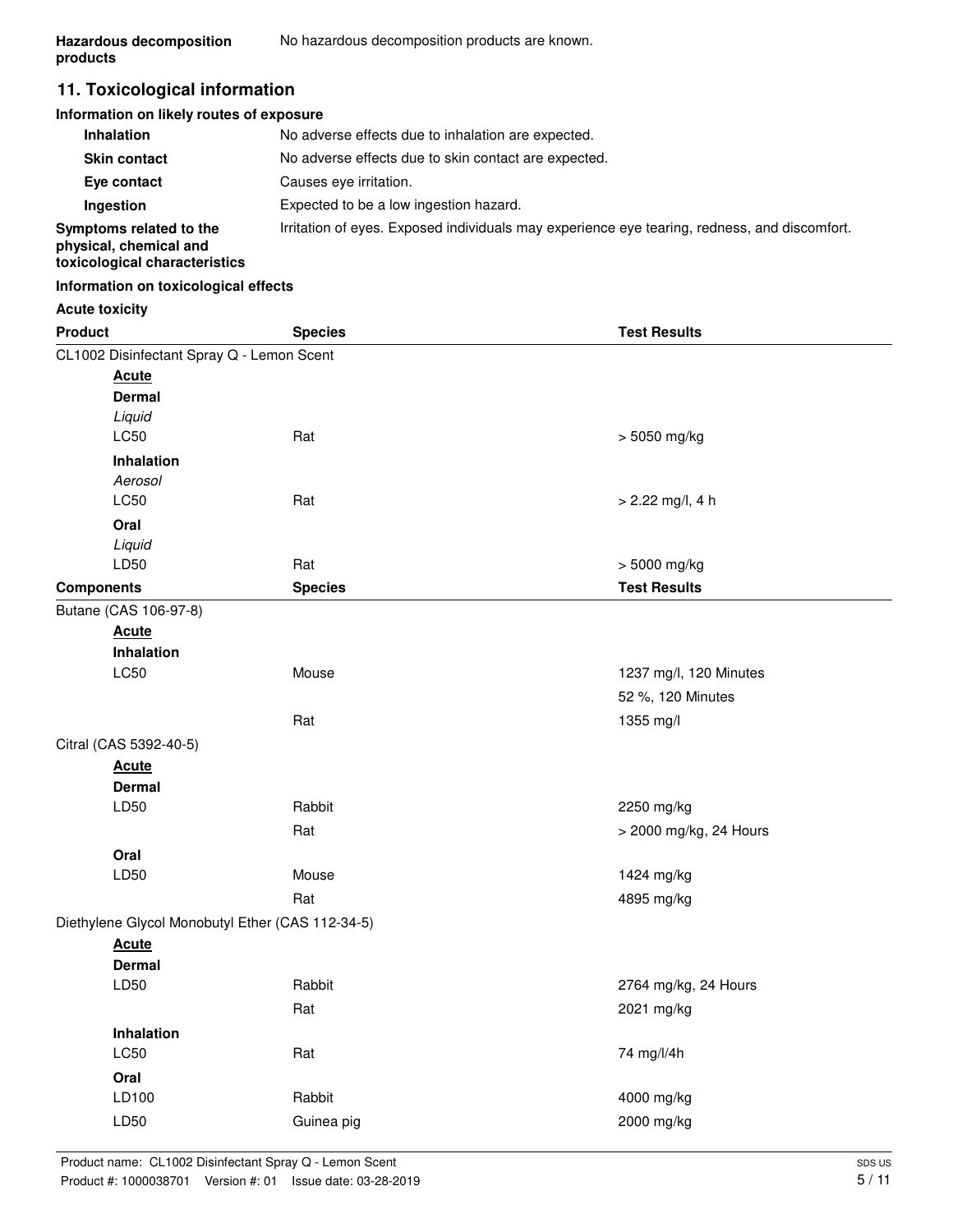| <b>Components</b>                                                                      | <b>Species</b>                                                               |                                             | <b>Test Results</b>     |
|----------------------------------------------------------------------------------------|------------------------------------------------------------------------------|---------------------------------------------|-------------------------|
|                                                                                        | Mouse                                                                        |                                             | 2410 mg/kg              |
|                                                                                        | Rabbit                                                                       |                                             | 2500 - 3000 mg/kg       |
|                                                                                        | Rat                                                                          |                                             | 7291 mg/kg              |
| EDTA Tetrasodium Salt (CAS 64-02-8)                                                    |                                                                              |                                             |                         |
| <b>Acute</b>                                                                           |                                                                              |                                             |                         |
| Oral                                                                                   |                                                                              |                                             |                         |
| LD50                                                                                   | Rat                                                                          |                                             | 1658 mg/kg              |
| Ethyl Alcohol (CAS 64-17-5)                                                            |                                                                              |                                             |                         |
| <b>Acute</b><br>Inhalation                                                             |                                                                              |                                             |                         |
| LC50                                                                                   | Cat                                                                          |                                             | 85.41 mg/l, 4.5 Hours   |
|                                                                                        |                                                                              |                                             | 43.68 mg/l, 6 Hours     |
|                                                                                        | Mouse                                                                        |                                             | > 60000 ppm             |
|                                                                                        |                                                                              |                                             | 79.43 mg/l, 134 Minutes |
|                                                                                        | Rat                                                                          |                                             | > 115.9 mg/l, 4 Hours   |
|                                                                                        |                                                                              |                                             | 51.3 mg/l, 6 Hours      |
| Oral                                                                                   |                                                                              |                                             |                         |
| LD50                                                                                   | Monkey                                                                       |                                             | 6000 mg/kg              |
|                                                                                        | Mouse                                                                        |                                             | 10500 ml/kg             |
|                                                                                        | Pig                                                                          |                                             | > 5000 mg/kg            |
|                                                                                        | Rat                                                                          |                                             | 10470 mg/kg             |
|                                                                                        |                                                                              |                                             | 7800 ml/kg              |
| Propane (CAS 74-98-6)                                                                  |                                                                              |                                             |                         |
| <b>Acute</b>                                                                           |                                                                              |                                             |                         |
| Inhalation                                                                             |                                                                              |                                             |                         |
| LC50                                                                                   | Mouse                                                                        |                                             | 1237 mg/l, 120 Minutes  |
|                                                                                        |                                                                              |                                             | 52 %, 120 Minutes       |
|                                                                                        | Rat                                                                          |                                             | 1355 mg/l               |
|                                                                                        |                                                                              |                                             | 658 mg/l/4h             |
|                                                                                        | * Estimates for product may be based on additional component data not shown. |                                             |                         |
| <b>Skin corrosion/irritation</b>                                                       | Prolonged skin contact may cause temporary irritation.                       |                                             |                         |
| Skin / Primary irritation index - Intact                                               |                                                                              |                                             |                         |
|                                                                                        | CL1002 Disinfectant Spray Q - Lemon Scent                                    | 0.3 870.2500                                |                         |
|                                                                                        |                                                                              | Result: Non-Irritating<br>Species: Rabbit   |                         |
|                                                                                        |                                                                              | Test Duration: 4 h                          |                         |
| Serious eye damage/eye                                                                 | Causes eye irritation.                                                       | Observation Period: 3 d                     |                         |
| irritation                                                                             |                                                                              |                                             |                         |
| Maximum group mean score                                                               |                                                                              |                                             |                         |
|                                                                                        | CL1002 Disinfectant Spray Q - Lemon Scent                                    |                                             |                         |
|                                                                                        |                                                                              |                                             |                         |
|                                                                                        |                                                                              | Observation Period: 7 d                     |                         |
|                                                                                        |                                                                              | Recovery Period: 48 h<br>Severity: Moderate |                         |
| Respiratory or skin sensitization                                                      |                                                                              |                                             |                         |
| <b>ACGIH sensitization</b>                                                             |                                                                              |                                             |                         |
| Citral (CAS 5392-40-5)                                                                 |                                                                              | Dermal sensitization                        |                         |
| <b>Respiratory sensitization</b>                                                       | Not a respiratory sensitizer.                                                |                                             |                         |
| <b>Skin sensitization</b><br>This product is not expected to cause skin sensitization. |                                                                              |                                             |                         |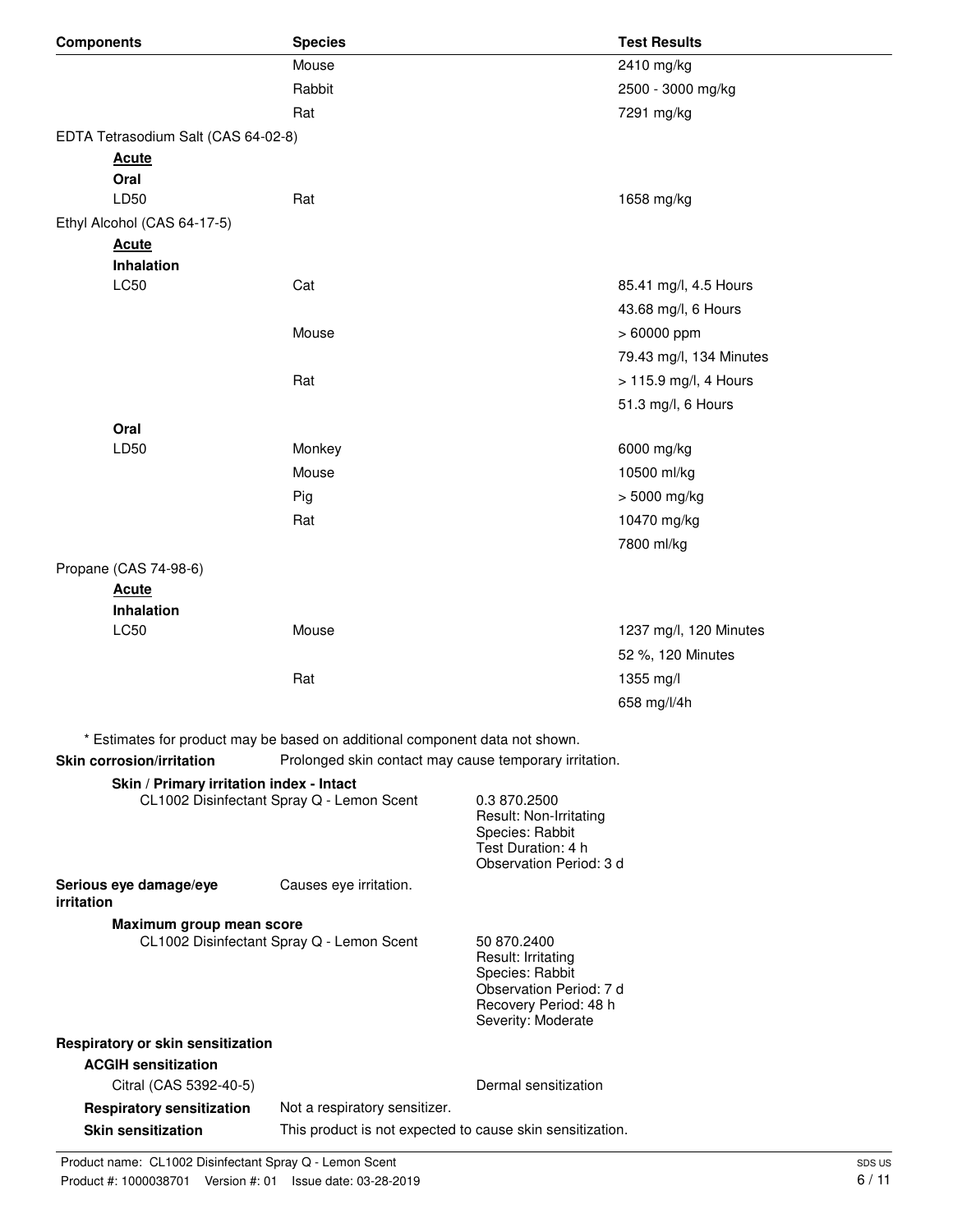| <b>Skin sensitization</b>                                                                                                                     |                                                                                 |                                                                              |  |
|-----------------------------------------------------------------------------------------------------------------------------------------------|---------------------------------------------------------------------------------|------------------------------------------------------------------------------|--|
| CL1002 Disinfectant Spray Q - Lemon Scent                                                                                                     |                                                                                 | < 0 % Buehler, Modified<br>Result: Non-Sensitizing<br>Species: Guinea pig    |  |
| No data available to indicate product or any components present at greater than 0.1% are<br>Germ cell mutagenicity<br>mutagenic or genotoxic. |                                                                                 |                                                                              |  |
| Carcinogenicity                                                                                                                               | This product is not considered to be a carcinogen by IARC, ACGIH, NTP, or OSHA. |                                                                              |  |
|                                                                                                                                               | <b>IARC Monographs. Overall Evaluation of Carcinogenicity</b>                   |                                                                              |  |
| Not listed.<br>OSHA Specifically Regulated Substances (29 CFR 1910.1001-1050)<br>Not regulated.                                               |                                                                                 |                                                                              |  |
|                                                                                                                                               | US. National Toxicology Program (NTP) Report on Carcinogens                     |                                                                              |  |
| Not listed.                                                                                                                                   |                                                                                 |                                                                              |  |
| <b>Reproductive toxicity</b>                                                                                                                  |                                                                                 | This product is not expected to cause reproductive or developmental effects. |  |
| Specific target organ toxicity -<br>single exposure                                                                                           | Not classified.                                                                 |                                                                              |  |
| Specific target organ toxicity -<br>repeated exposure                                                                                         | Not classified.                                                                 |                                                                              |  |
| <b>Aspiration hazard</b>                                                                                                                      | Not likely, due to the form of the product.                                     |                                                                              |  |

# **12. Ecological information**

**Ecotoxicity**

The product is not classified as environmentally hazardous. However, this does not exclude the possibility that large or frequent spills can have a harmful or damaging effect on the environment.

| <b>Components</b>                                 |                    | <b>Species</b>                                                               | <b>Test Results</b>         |
|---------------------------------------------------|--------------------|------------------------------------------------------------------------------|-----------------------------|
| Citral (CAS 5392-40-5)                            |                    |                                                                              |                             |
| <b>Aquatic</b>                                    |                    |                                                                              |                             |
| Algae                                             | IC <sub>50</sub>   | Algae                                                                        | 16 mg/L, 72 Hours           |
| Crustacea                                         | <b>EC50</b>        | Daphnia                                                                      | 7 mg/L, 48 Hours            |
| Diethylene Glycol Monobutyl Ether (CAS 112-34-5)  |                    |                                                                              |                             |
| <b>Aquatic</b>                                    |                    |                                                                              |                             |
| Crustacea                                         | <b>EC50</b>        | Daphnia                                                                      | 2803 mg/L, 48 Hours         |
| Fish                                              | <b>LC50</b>        | Bluegill (Lepomis macrochirus)                                               | 1300 mg/l, 96 hours         |
|                                                   |                    | Fish                                                                         | 1304 mg/L, 96 Hours         |
| EDTA Tetrasodium Salt (CAS 64-02-8)               |                    |                                                                              |                             |
| <b>Aquatic</b>                                    |                    |                                                                              |                             |
| Algae                                             | IC <sub>50</sub>   | Algae                                                                        | 1.01 mg/L, 72 Hours         |
| Fish                                              | LC50               | Bluegill (Lepomis macrochirus)                                               | 472 - 500 mg/l, 96 hours    |
| Ethyl Alcohol (CAS 64-17-5)                       |                    |                                                                              |                             |
| <b>Aquatic</b>                                    |                    |                                                                              |                             |
| Crustacea                                         | <b>EC50</b>        | Water flea (Daphnia magna)                                                   | 7700 - 11200 mg/l, 48 hours |
| Fish                                              | LC50               | Fathead minnow (Pimephales promelas) > 100.1 mg/l, 96 hours                  |                             |
|                                                   |                    | * Estimates for product may be based on additional component data not shown. |                             |
| Persistence and degradability                     |                    | No data is available on the degradability of this product.                   |                             |
| <b>Bioaccumulative potential</b>                  |                    |                                                                              |                             |
| Partition coefficient n-octanol / water (log Kow) |                    |                                                                              |                             |
| <b>Butane</b>                                     |                    | 2.89                                                                         |                             |
| Diethylene Glycol Monobutyl Ether                 |                    | 0.56                                                                         |                             |
| Ethyl Alcohol<br>Propane                          |                    | $-0.31$<br>2.36                                                              |                             |
| <b>Mobility in soil</b>                           | No data available. |                                                                              |                             |
|                                                   |                    |                                                                              |                             |

**Other adverse effects** No other adverse environmental effects (e.g. ozone depletion, photochemical ozone creation potential, endocrine disruption, global warming potential) are expected from this component.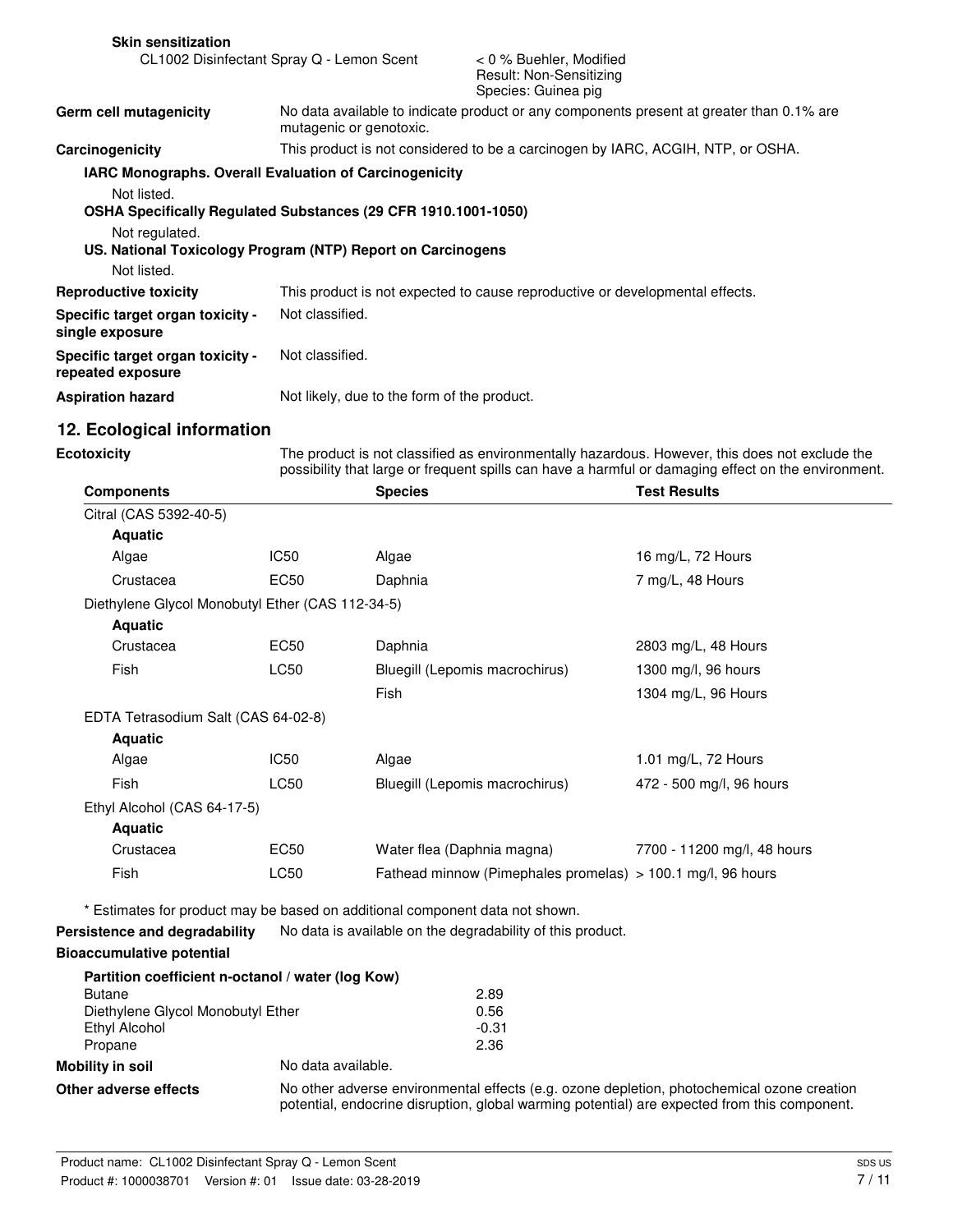# **13. Disposal considerations**

| <b>Disposal instructions</b>             | Collect and reclaim or dispose in sealed containers at licensed waste disposal site. Contents<br>under pressure. Do not puncture, incinerate or crush. Dispose of contents/container in accordance<br>with local/regional/national/international regulations. |
|------------------------------------------|---------------------------------------------------------------------------------------------------------------------------------------------------------------------------------------------------------------------------------------------------------------|
| Local disposal regulations               | Dispose in accordance with all applicable regulations.                                                                                                                                                                                                        |
| Hazardous waste code                     | The waste code should be assigned in discussion between the user, the producer and the waste<br>disposal company.                                                                                                                                             |
| Waste from residues / unused<br>products | Dispose of in accordance with local regulations. Empty containers or liners may retain some<br>product residues. This material and its container must be disposed of in a safe manner (see:<br>Disposal instructions).                                        |
| Contaminated packaging                   | Since emptied containers may retain product residue, follow label warnings even after container is<br>emptied. Empty containers should be taken to an approved waste handling site for recycling or<br>disposal. Do not re-use empty containers.              |

# **14. Transport information**

#### **DOT**

| UN number                   | UN1950                                                                                               |
|-----------------------------|------------------------------------------------------------------------------------------------------|
| UN proper shipping name     | Aerosols, flammable, (each not exceeding 1 L capacity)                                               |
| Transport hazard class(es)  |                                                                                                      |
| <b>Class</b>                | 2.1                                                                                                  |
| <b>Subsidiary risk</b>      | $\overline{\phantom{a}}$                                                                             |
| Label(s)                    | 2.1                                                                                                  |
| Packing group               | Not applicable.                                                                                      |
|                             | Special precautions for user Read safety instructions, SDS and emergency procedures before handling. |
| <b>Special provisions</b>   | N82                                                                                                  |
| <b>Packaging exceptions</b> | 306                                                                                                  |
| Packaging non bulk          | None                                                                                                 |
| Packaging bulk              | None                                                                                                 |

This product meets the exception requirements of section 173.306 as a limited quantity and may be shipped as a limited quantity. Until 12/31/2020, the "Consumer Commodity - ORM-D" marking may still be used in place of the new limited quantity diamond mark for packages of UN 1950 Aerosols. Limited quantities require the limited quantity diamond mark on cartons after 12/31/20 and may be used now in place of the "Consumer Commodity ORM-D" marking.

#### **IATA**

| <b>UN number</b>                  | <b>UN1950</b>                                                                                                                                                                   |
|-----------------------------------|---------------------------------------------------------------------------------------------------------------------------------------------------------------------------------|
| UN proper shipping name           | Aerosols, flammable                                                                                                                                                             |
| <b>Transport hazard class(es)</b> |                                                                                                                                                                                 |
| <b>Class</b>                      | 2.1                                                                                                                                                                             |
| <b>Subsidiary risk</b>            |                                                                                                                                                                                 |
| Label(s)                          | 2.1                                                                                                                                                                             |
| Packing group                     | Not applicable.                                                                                                                                                                 |
| <b>Environmental hazards</b>      | No.                                                                                                                                                                             |
| <b>ERG Code</b>                   | 10 <sub>L</sub>                                                                                                                                                                 |
|                                   | Special precautions for user Read safety instructions, SDS and emergency procedures before handling. Read safety<br>instructions, SDS and emergency procedures before handling. |
| <b>Other information</b>          |                                                                                                                                                                                 |
| Passenger and cargo<br>aircraft   | Allowed with restrictions.                                                                                                                                                      |
| Cargo aircraft only               | Allowed with restrictions.                                                                                                                                                      |
| <b>Packaging Exceptions</b>       | <b>LTD OTY</b>                                                                                                                                                                  |
| <b>IMDG</b>                       |                                                                                                                                                                                 |
| <b>UN number</b>                  | <b>UN1950</b>                                                                                                                                                                   |
| UN proper shipping name           | <b>AEROSOLS</b>                                                                                                                                                                 |
| <b>Transport hazard class(es)</b> |                                                                                                                                                                                 |
| <b>Class</b>                      | 2.1                                                                                                                                                                             |
| <b>Subsidiary risk</b>            |                                                                                                                                                                                 |
| Label(s)                          | None                                                                                                                                                                            |
| Packing group                     | Not applicable.                                                                                                                                                                 |
| <b>Environmental hazards</b>      |                                                                                                                                                                                 |
| <b>Marine pollutant</b>           | No.                                                                                                                                                                             |
| <b>EmS</b>                        | $F-D, S-U$                                                                                                                                                                      |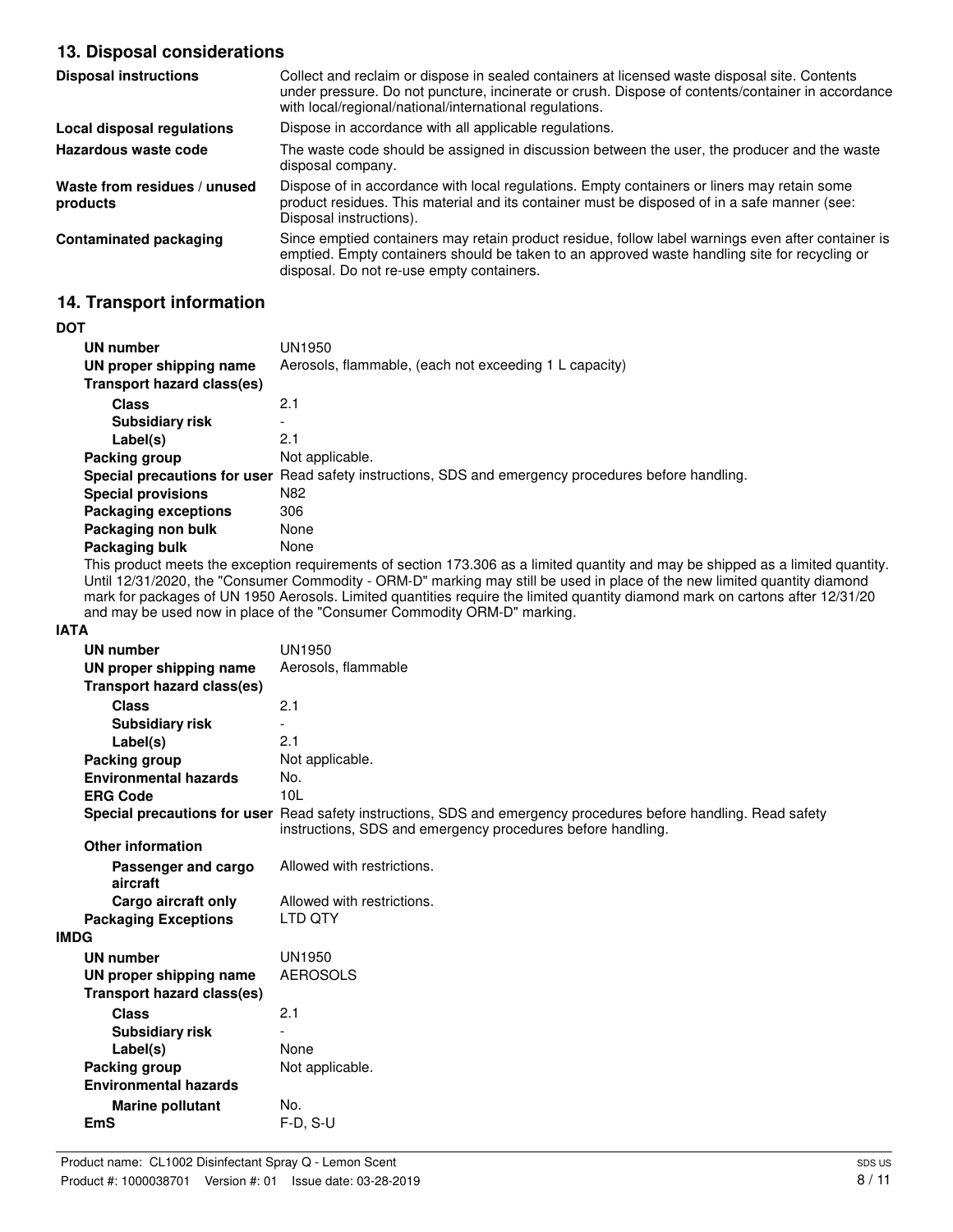Special precautions for user Read safety instructions, SDS and emergency procedures before handling. Read safety

**Packaging Exceptions** LTD QTY **Transport in bulk according to** Not applicable. **Annex II of MARPOL 73/78 and the IBC Code**



### **15. Regulatory information**

**US federal regulations**

This product is a "Hazardous Chemical" as defined by the OSHA Hazard Communication Standard, 29 CFR 1910.1200.

instructions, SDS and emergency procedures before handling.

**TSCA Section 12(b) Export Notification (40 CFR 707, Subpt. D)**

Not regulated.

**CERCLA Hazardous Substance List (40 CFR 302.4)**

Not listed.

**SARA 304 Emergency release notification**

Not regulated.

**OSHA Specifically Regulated Substances (29 CFR 1910.1001-1050)**

Not regulated.

### **Superfund Amendments and Reauthorization Act of 1986 (SARA)**

**Hazard categories**

Immediate Hazard - Yes Delayed Hazard - No Fire Hazard - Yes Pressure Hazard - Yes Reactivity Hazard - No

**SARA 302 Extremely hazardous substance** Not listed. **SARA 311/312 Hazardous** No **chemical**

#### **SARA 313 (TRI reporting)** Not regulated.

### **Other federal regulations**

**Clean Air Act (CAA) Section 112 Hazardous Air Pollutants (HAPs) List**

Not regulated.

**Clean Air Act (CAA) Section 112(r) Accidental Release Prevention (40 CFR 68.130)**

Butane (CAS 106-97-8) Propane (CAS 74-98-6)